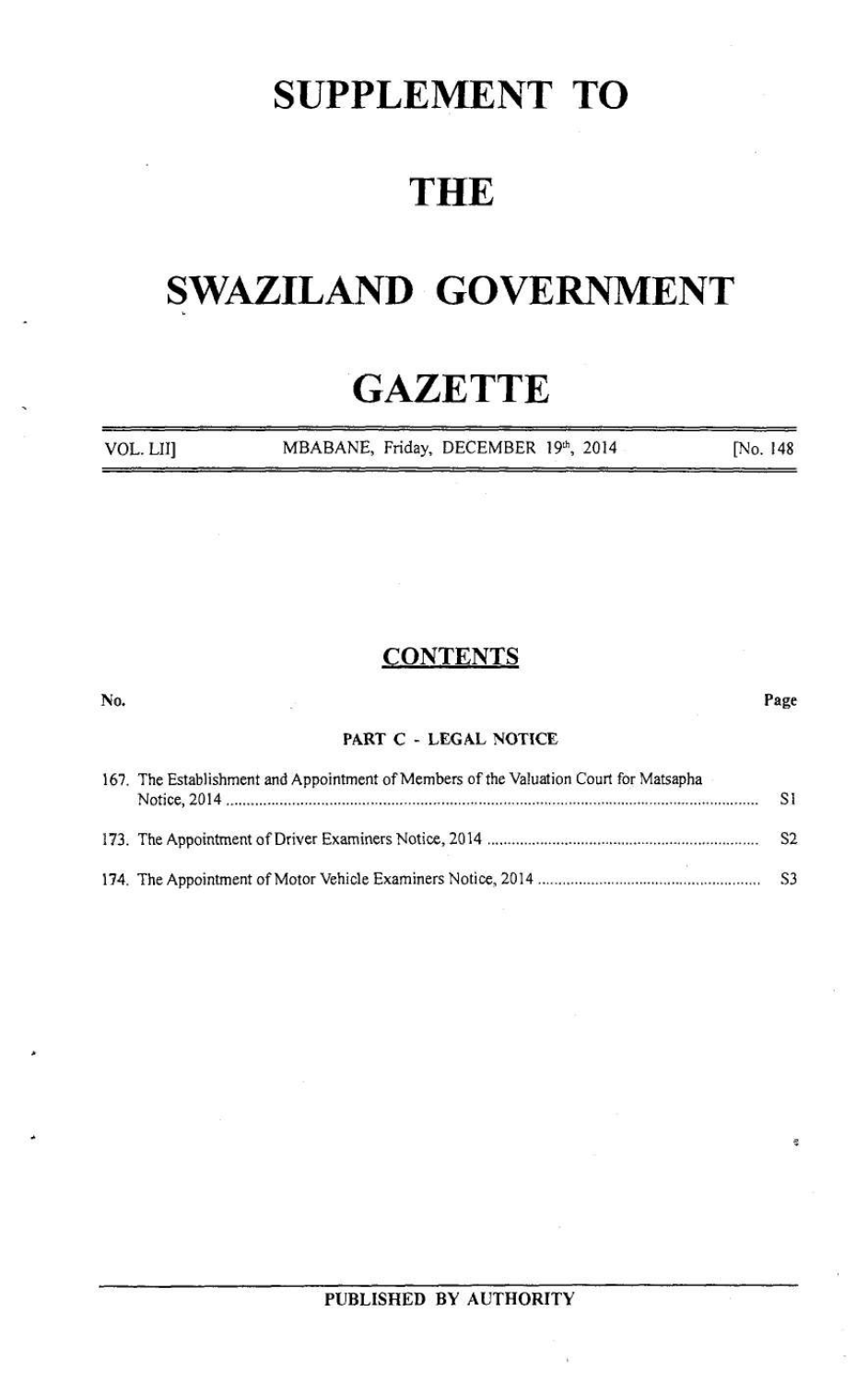## LEGAL NOTICE NO. <sup>167</sup> OF 2014

### THE RATING ACT, 1995 (Act No. 4 of 1995)

## THE ESTABLISHMENT AND APPOINTMENT OF MEMBERS OF THE VALUATION COURT FOR MATSAPHA NOTICE, 2014 (Under Section 18)

In exercise of the powers conferred by Section 18 of the Rating Act, 1995, the Minister of Housing and Urban Development issues the following Notice-

### Citation and date of Commencement

1. (I) This Notice may be cited as the Establishment and Appointment of Members of the Valuation Court for Matsapha Notice, 2014.

(2) This Notice shall come into force on the date of publication in the Gazette.

## Establishment and Appointment of members of the Valuation Court

2. The following persons are appointed as membersof the Valuation Court for Matsapha for a period not exceeding five (5) years with effect from date of publication of this Notice in the gazette -

| (a) Refiloe Mamogobo    |                | President:            |
|-------------------------|----------------|-----------------------|
| (b) Phumelele Masilela  | $\bullet$      | Member (valuer);      |
| (c) Manene Thwala       | $\blacksquare$ | Member;               |
| (d) Gordon Mbuli        |                | Alternate Member; and |
| (e) Phumzile Tshabalala | ٠              | Clerk of Court.       |

## P. M. MABUZA

MINISTER FOR HOUSING AND URBAN DEVELOPMENT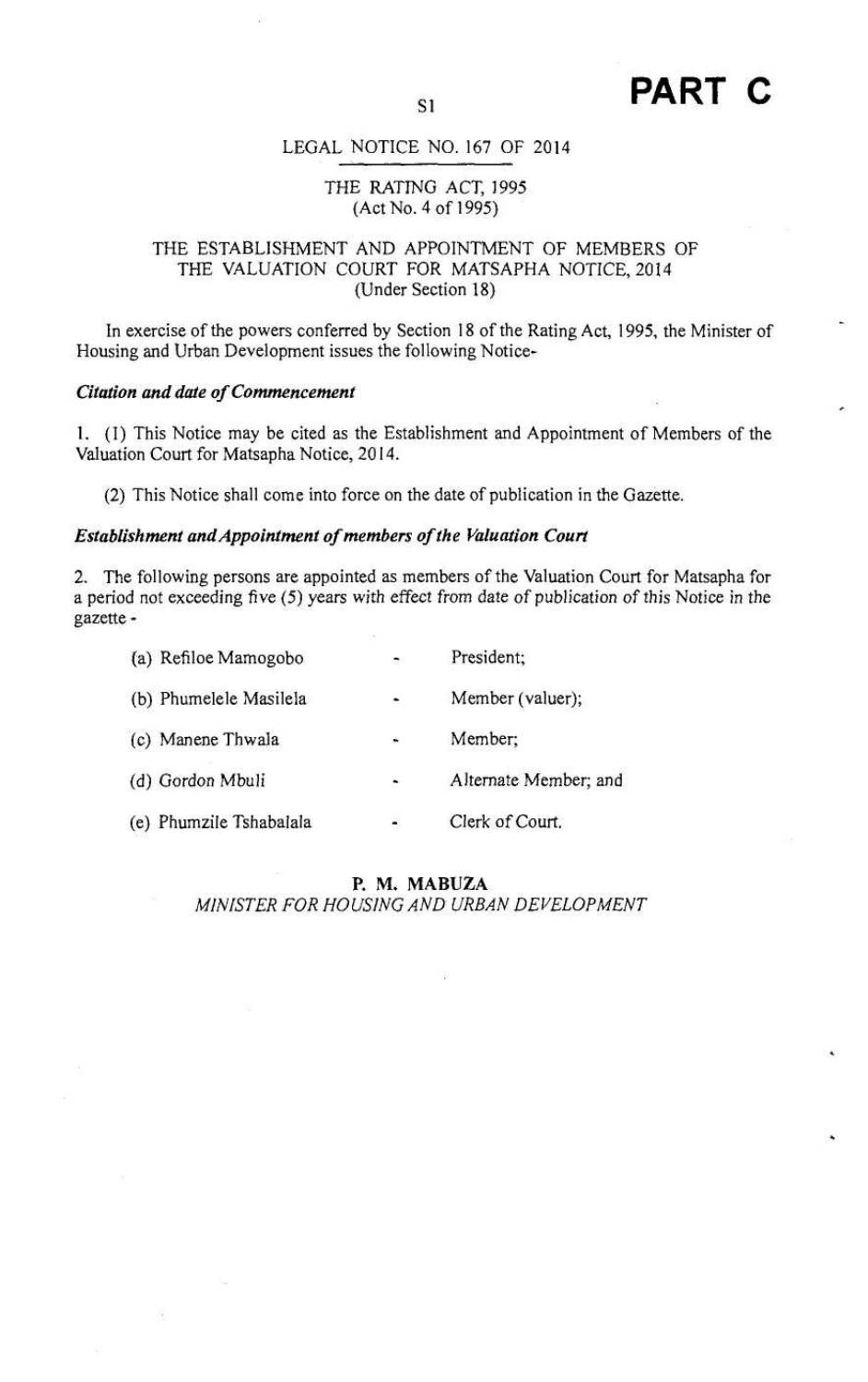## LEGAL NOTICE NO. <sup>173</sup> OF 2014

## THE ROAD TRAFFIC ACT, <sup>2007</sup> (Act No. 6 of 2007)

## THE APPOINTMENT OF DRIVER EXAMINERS NOTICE, 2014 (Under Section 5)

In exercise of powers conferred by Section 5 of the Road Traffic Act, 2007, the Ministerof Public Works and Transport issues the following Notice -

#### Citation and Commencement

1. (1) This Notice may be cited as the Appointment of Driver Examiners Notice, 2014.

(2) This Notice shall come into force on the date of publication in the gazette.

#### Appointment of Driver Examiners

2. The persons whose names appear in this section are appointed as Driver Examiners with effect from the date of publication in the Gazette -

- (a) Thabo R. Shabangu;
- (b) Edmund K. Shongwe;
- (c) Cyprian B. Dlamini;
- (d) Michael N. Soko;
- (e) Vusi S. Swali; and
- (f} Robert S. Hlanze.

#### S. M. MNDAWE PRINCIPAL SECRETARY

 $\ddot{\mathrm{c}}$ 

## MINISTRY OF PUBLIC WORKS AND TRANSPORT